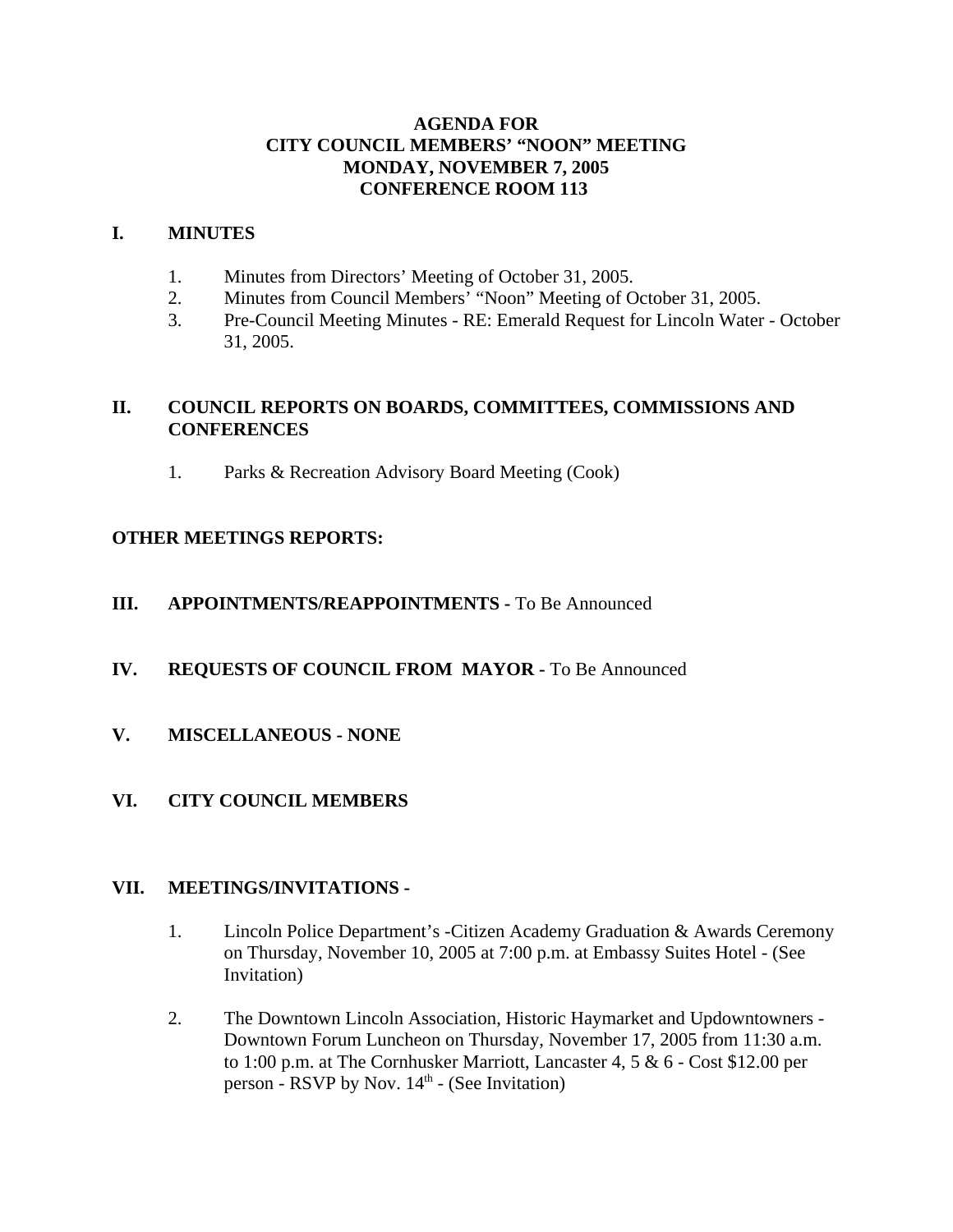3. Now it's time to honor her with the naming of Helen Boosalis Trail - Program & ceremonial tree planting on Sunday, November 13, 2005 at 4:00 p.m. - near 38th & Hwy 2 - Reception immediately following at Trinity Baptist Church,  $38<sup>th</sup>$  & LaSalle Street - (See Invitation)

## **VIII. ADJOURNMENT**

ca110705/tjg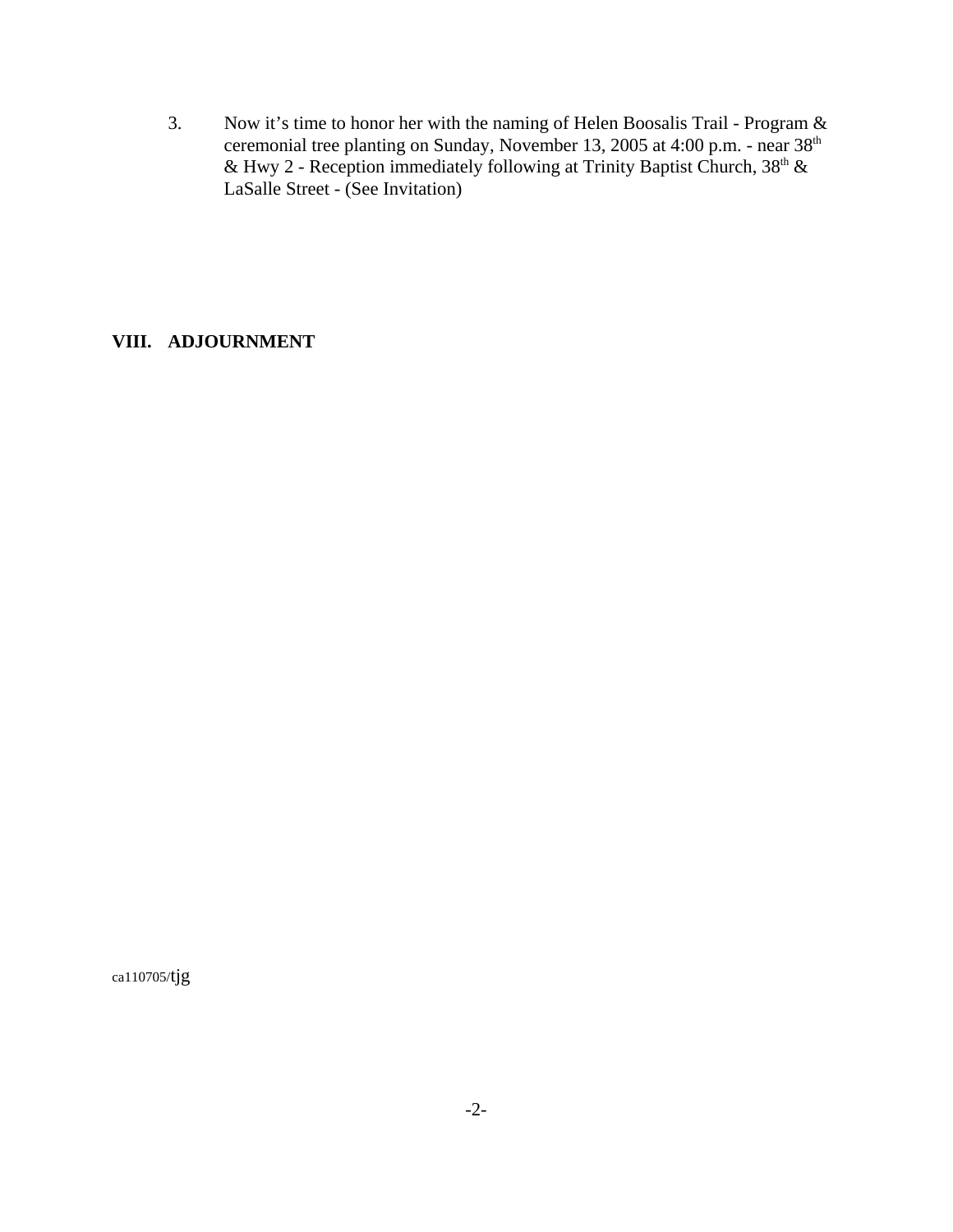## **MINUTES CITY COUNCIL MEMBERS' "NOON" MEETING MONDAY, NOVEMBER 7, 2005 CONFERENCE ROOM 113**

**Council Members Present:** Ken Svoboda, Chair; Patte Newman, Vice-Chair; Jon Camp, Jonathan Cook, Dan Marvin; Annette McRoy, Robin Eschliman.

**Others Present:** Mark Bowen, Ann Harrell, Rick Hoppe, Mayor's Office; Dana Roper, City Attorney; Tammy Grammer, City Council Staff and Deena Winter, Lincoln Journal Star Representative.

## **I. MINUTES**

- 1. Minutes from Directors' Meeting of October 31, 2005.
- 2. Minutes from Council Members' "Noon" Meeting of October 31, 2005.
- 3. Pre-Council Meeting Minutes RE: Emerald Request for Lincoln Water October 31, 2005.

Chair Ken Svoboda, by acclamation of the Chair, approved the minutes. No objections were offered, the minutes were approved as presented.

# **II. COUNCIL REPORTS ON BOARDS, COMMITTEES, COMMISSIONS AND CONFERENCES**

1. **Parks & Recreation Advisory Board Meeting** (Cook) — Mr. Cook stated he had some discussion with the Board Chair about his communication with the Council on what all he reports to them. He tries to update Council on what went on in the meetings and so he wants to make sure to do that today.

Mr. Cook reported there is an item that will be coming before Council regarding the acceptance of 9 acres of land south of Phillip E. Mendoza Park. The Board discussed this issue and no position was taken at the meeting, but about two months ago at the Retreat, however, they did discuss this and take a position. That there's been land offered to the City the 9 acres and the folks who are offering it want to name it Herizen Park and the Board has concluded that is not in compliance with our naming guidelines. So, it was recommended they not do it that it would be confusing because they actually wanted to separate names for two different parts plus it is a different name than the park next door which this is not the kind of thing that they think is appropriate naming. Mr. Cook indicated the Parks Board may have more comments at the public hearing when this comes up.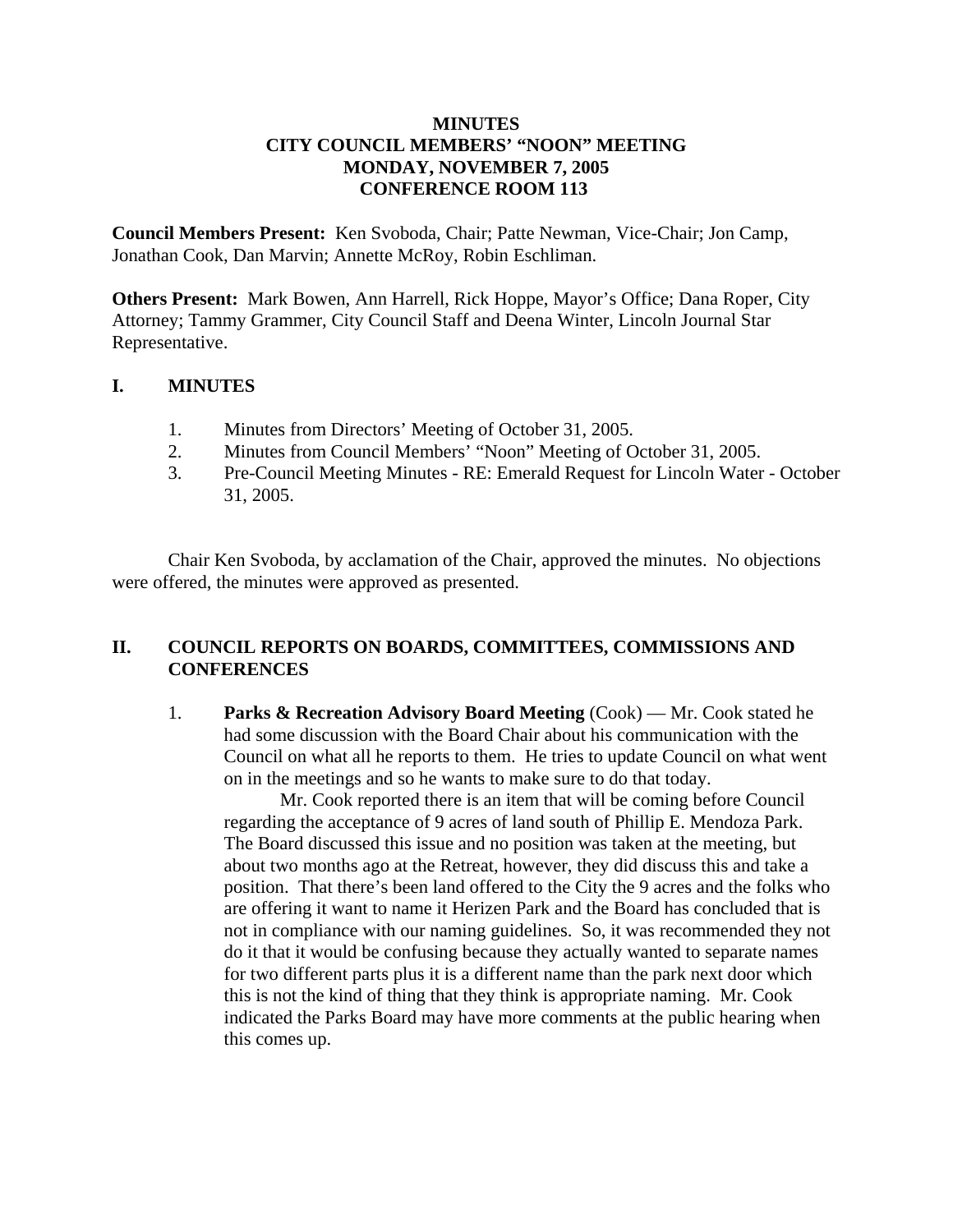They discussed putting in an Urban Archery Range at Boosalis Park. There would be no commitment from the City for any money they would just provide land for construction of an archery range.

The Board voted in support of declaring 17 acres surplus at West Van Dorn Street & Coddington Avenue, to the Sesostris Shrine for development of a community center at that site. The City held meetings with the West A Neighborhood Association and the Yankee Hill Neighborhood Association and they are both in support of this project. Noting, he attended the West "A" Neighborhood Association Meeting. The Parks Department believes it is large enough to put in the facilities that they have a community park which you can't put in Pioneers Park because it is not appropriate for ball fields. So, he's been thinking of putting ballfields and potentially someday a pool there and the money from that would go to the Greenway along the South Beltway.

They voted in favor of declaring 2 acres surplus at  $27<sup>th</sup>$  & Old Cheney Road and so they might find some alternate uses for it. This could help them pay for some other park land or perhaps also could go partly to the South Beltway Greenway.

Regarding Rounds & Revenue, rounds are up 2%. Revenue is down some from last year due to the fact that membership sales are not being offered this year.

The Infrastructure Committee has been talking about a number of things. They've been discussing making some changes in the kinds of recommendations for the facilities they need, how many acres they need for community parks, whether that should be larger than what they've got, and do they need another regional park that will go with the Stevens Creek with its building. Right now, they are looking at the possibility of do they have additional pool needs, and of course these are just issues of addressing what kind of infrastructure needs as the City grows. Some of these things would probably make changes to the Comprehensive Plan and those things will go through the Parks Board for recommendations and so it will be sometime before they get those recommendations. But, the Infrastructure Committee is definitely working along and he thinks they've got a huge job because there are so many funding needs, so it's too early to see how that is coming out.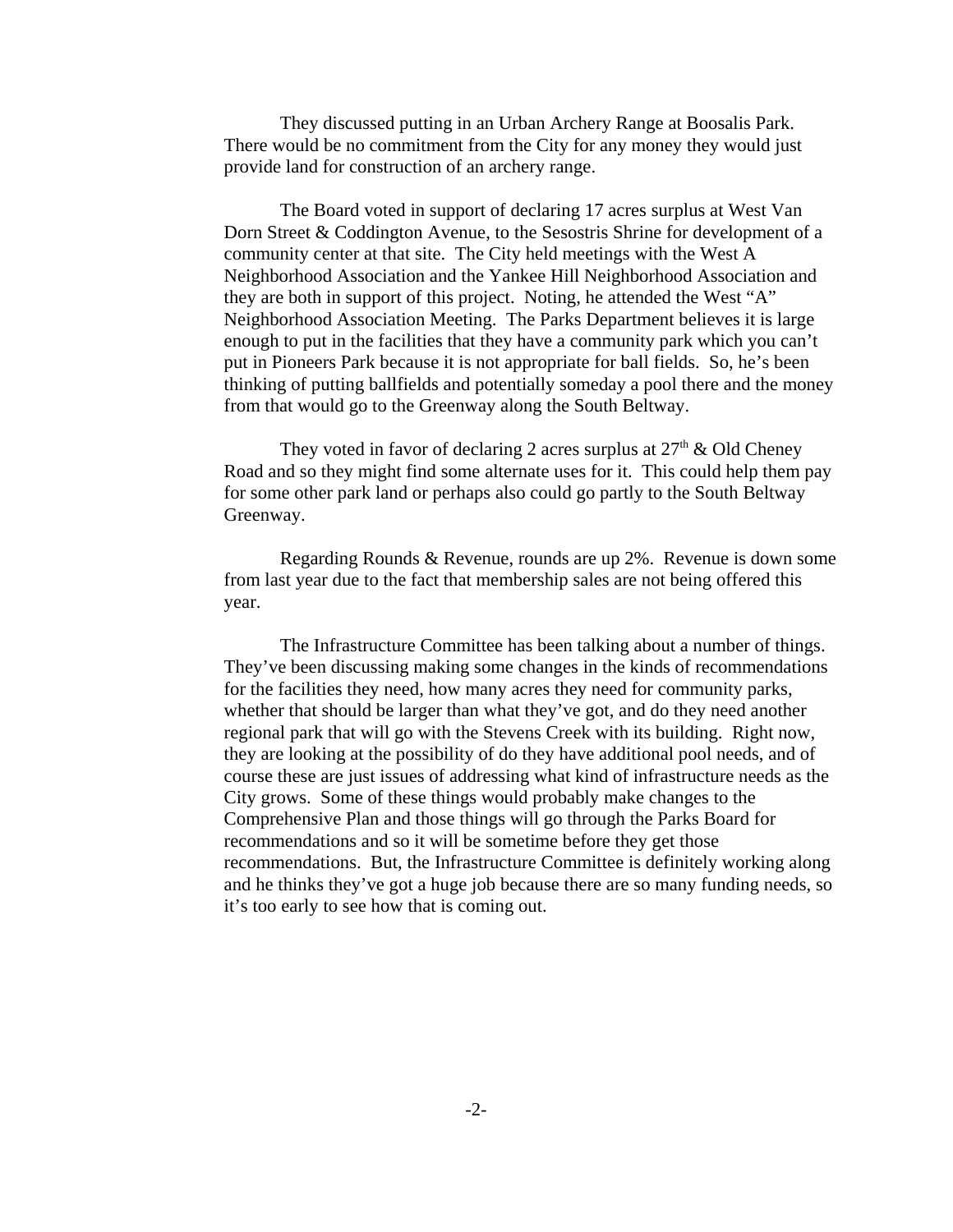#### **OTHER MEETINGS REPORTS:** -

Mr. Svoboda reported they had the Innovation Zone Commission Meeting last Friday morning. They are still in the visionary stage of what their focus is going to be and whether they are truly visionary from an economic development stand point. What they are looking at doing at their January meeting is doing a bus tour. One of the things that Jon (Camp) suggested at the meeting was that they do something similar to what was done with the Antelope Valley and with floodplain where they did more with virtual reality type of look so they are looking into it. Doing the bus tour is just the ability for them to be able to actually drive the corridor and look at everything from a stand point of infrastructure, zoning, get the interest from the local prospective as to what their vision is and what their jurisdiction is out there. So, they will have experts on the bus giving them highlights and then they're looking at bringing in a facilitator that would help them get the global perspective in place and that's possibly at their February meeting so he will keep everybody informed. Mr. Svoboda noted there will be no meeting in December.

Mr. Svoboda reported the Governor's Summit was in the afternoon which is completely separate from what the Innovation Zone is doing. There were a number of different perspectives shared that afternoon and was well attended. The University made a presentation about the different aspects that their working on currently; the Insurance Industry with some of their interests, Bob Segal's presentation on marketing. Ms. Eschliman commented she thought it was good to see so many Lincoln people attend because it showed that they do care.

Ms. McRoy stated she attended the Harris Overpass Meeting and as they all know the Mayor made a decision regarding phasing. Now they are working on exhibit concerns, arch, structural arch, no arch, suspension bridges, some kind of galvanized weather protective that will tint or just plain concrete and so now they're looking at these type of concerns. They will not meet again until February. Noting, she has a summary that she will make copies of for them by Thursday.

#### **III. APPOINTMENTS/REAPPOINTMENTS -**

Rick Hoppe noted to Council that they have a lot of Reappointments and Appointments on their Agenda today to be voted on next week and that should take care of them for December.

#### **IV. REQUESTS OF COUNCIL FROM MAYOR -**

Mark Bowen stated he wanted to let Council know that they're scheduled for "K" Street and Ann Harrell will explain. Ann Harrell stated as fair as she knows, introduction on November  $14<sup>th</sup>$ , and Public Hearing would follow on the  $28<sup>th</sup>$  because there is no meetings on the 21st.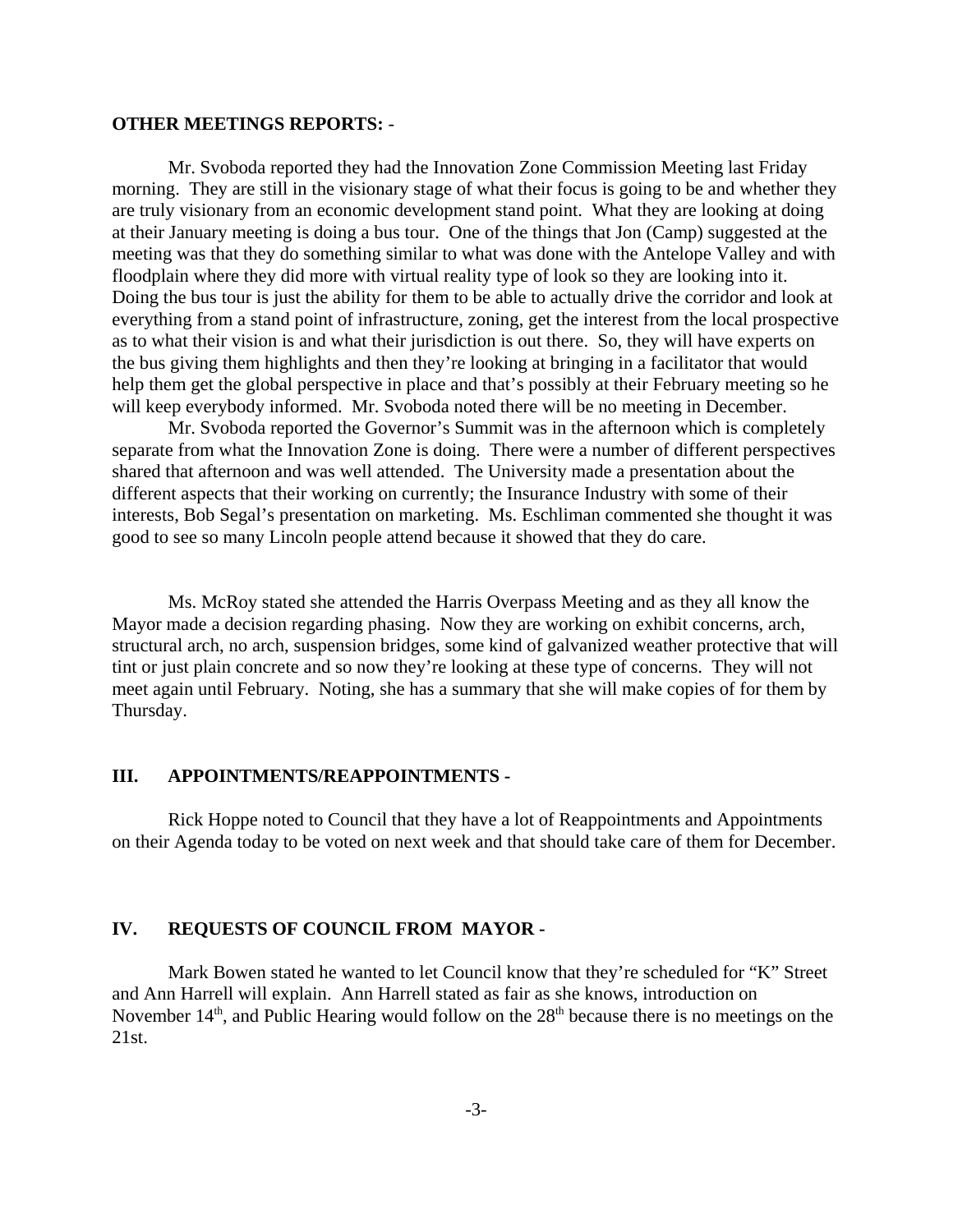Mark Bowen commented in the absence of Joan Ray the departments have begin to notice a lot of e-mails from Council some repetitive from different members of Council. So, he thinks they are vising them to treat them all as Requests For Information (RFI's) and tried to get the answers down to all of them because they seem to have similar questions on different days. So, the departments are going to respond with one and copy all of them on the response maybe that will cut off some of the additional e-mails that do come in. Ms. McRoy commented Tammy (Grammer) did the RFI"s not Joan (Ray). Mr. Bowen replied okay, well, he thinks what the departments are recognizing is that other Council members are also asking similar kinds of questions. Mr. Bowen stated on their end, they will respond back to everybody so they will know what is going on. Mr. Svoboda questioned so Council don't have to do anything more on their side that departments are just going to respond differently. Mr. Bowen replied that's correct, he thinks that would be easier for departments. Mr. Cook commented department heads need to be sensitive to the possibility that some Requests For Information maybe private for that Council Member. Such as maybe their thinking of proposing legislation and they want to just find out some additional information first, and if they don't want that information to go to all the other Council Members, it is not necessarily appropriate to e-mail back a response to everybody when only one Council Member requests something. Mr. Svoboda stated he thinks it would be appropriate for each individual Council Member to express their concerns that they don't want a response to everybody, otherwise, they will assume that it does go to everybody.

## **MARK BOWEN - NO FURTHER COMMENTS**

## **ANN HARRELL - NO FURTHER COMMENTS**

## **RICK HOPPE - NO FURTHER COMMENTS**

#### **DANA ROPER, City Attorney - NO FURTHER COMMENTS**

#### **V. MISCELLANEOUS - NONE**

#### **VI. CITY COUNCIL MEMBERS**

**JON CAMP - NO COMMENTS**

**JONATHAN COOK - NO COMMENTS**